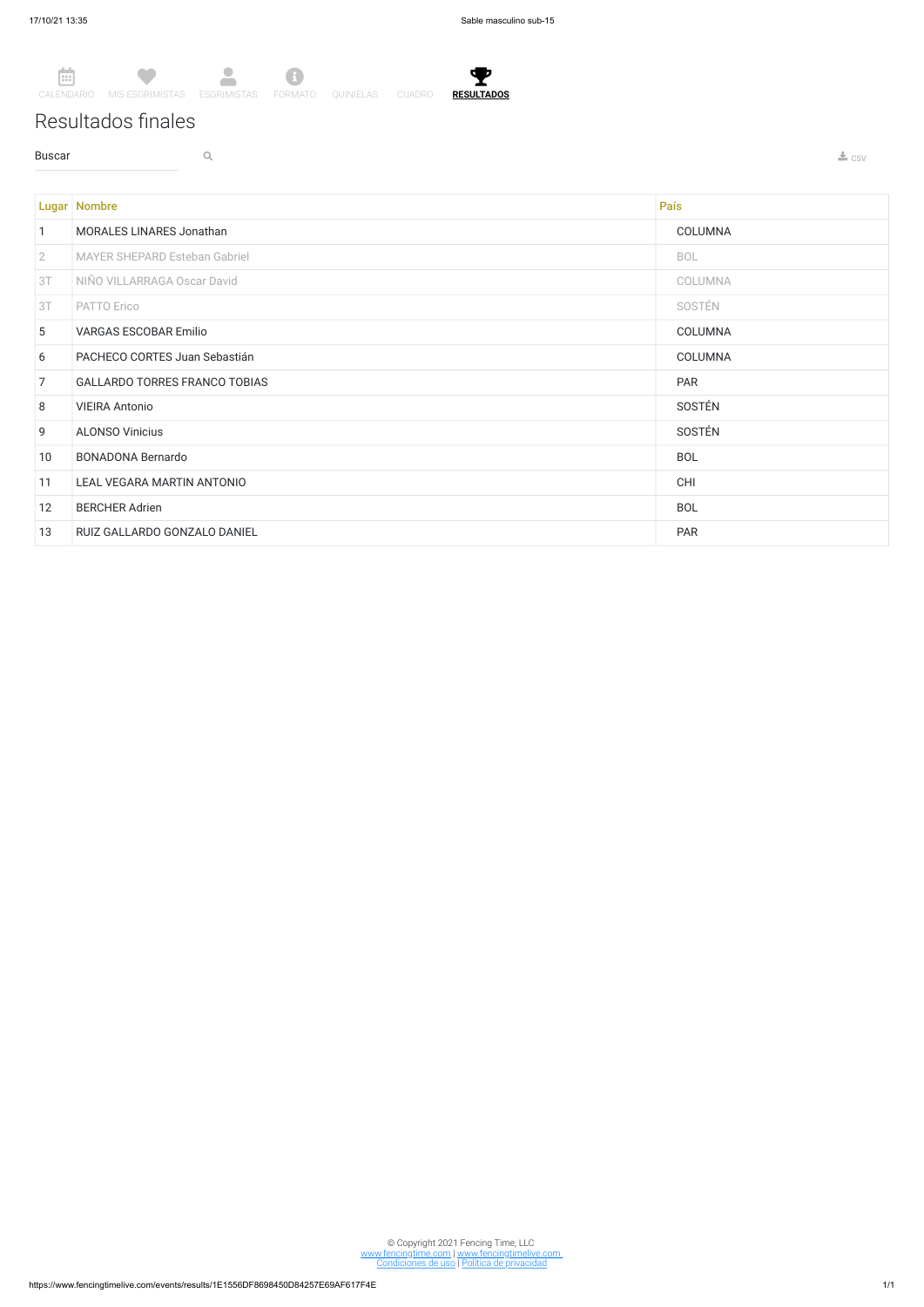## Final Results

 $\sim$  Search  $\sim$  Q. The contract of the contract of the contract of the contract of the contract of the contract of the contract of the contract of the contract of the contract of the contract of the contract of the contr





© Copyright 2021 Fencing Time, LLC www.fencingtime.com | www.fencingtimelive.com <u>Terms of Use | Privacy Policy</u>

|                 | <b>Place Name</b>                    | <b>Country</b> |
|-----------------|--------------------------------------|----------------|
| $\mathbf{1}$    | <b>BECKER Matheus</b>                | <b>BRA</b>     |
| $\overline{2}$  | <b>CRUZ GARROTE Manuel Santiago</b>  | COL            |
| 3T              | MAYER SHEPARD Esteban Gabriel        | <b>BOL</b>     |
| 3T              | PINZON GUERRA Alejandro              | COL            |
| $5\phantom{.0}$ | GONZÁLEZ ALFONSO                     | CHI            |
| 6               | <b>CHIRINOS MORA Daniel Alberto</b>  | <b>VEN</b>     |
| $\overline{7}$  | <b>FASTING Thomas</b>                | <b>BRA</b>     |
| 8               | <b>REJAS Mateo</b>                   | <b>BOL</b>     |
| 9               | MOLINA PINEDA Moises Eduardo         | <b>VEN</b>     |
| 10              | <b>DURAN GOYO Simon Antonio</b>      | <b>VEN</b>     |
| 11              | <b>VARGAS ESCOBAR Emilio</b>         | COL            |
| 12              | <b>MAYER SHEPARD Julian Manuel</b>   | <b>BOL</b>     |
| 13              | <b>BONADONA Bernardo</b>             | <b>BOL</b>     |
| 14              | PATTO Erico                          | <b>BRA</b>     |
| 15              | <b>DIAZ Jose</b>                     | <b>CHI</b>     |
| 16              | SIERO ANDINO PHILIPPE                | ECU            |
| 17              | CHIERIGHINI Lorenzo                  | <b>BRA</b>     |
| 18              | CAMPUSANO JOAQUÍN                    | CHI            |
| 19              | <b>GALLARDO TORRES FRANCO TOBIAS</b> | PAR            |
| 20              | <b>HERRERA Eloy</b>                  | CHI            |
| 21              | RUIZ GALLARDO GONZALO DANIEL         | <b>PAR</b>     |